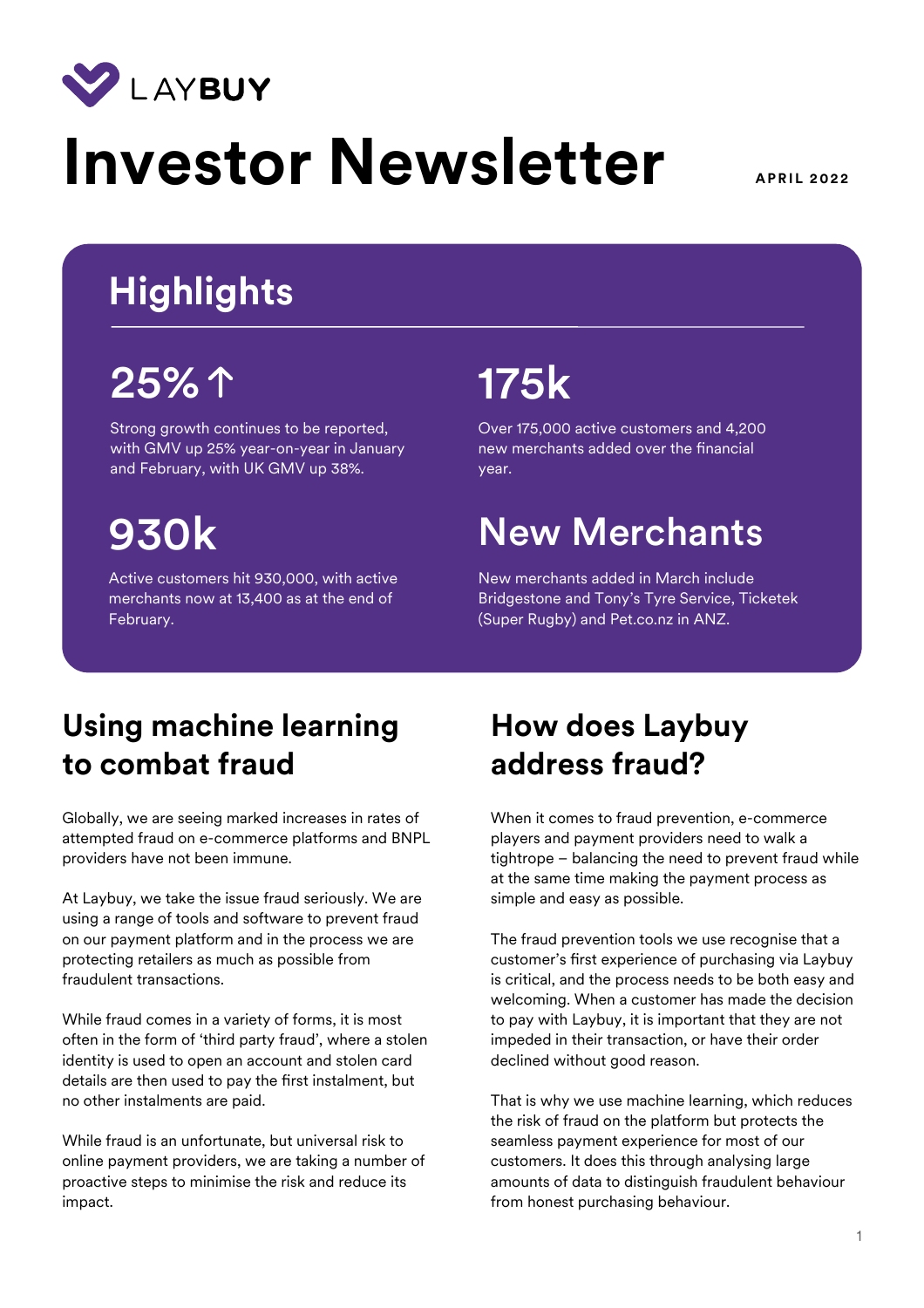

The data is used to create datasets and 'thresholds of trust' for various customer profles. Customers are categorised into silos, based on how each customer behaves online. Silos include 'known good person' a 'potentially good person' a 'potentially bad person' or a 'known bad person'. This allows us to step-change the fraud checks that are applied, making sure 'good customers' retain their seamless transaction experience.

Because the datasets include hundreds of data points on one customer, such as I.P address, location, browsing history and more, machine learning makes fraud detection more accurate, scalable and faster than other tools available.

By applying machine learning solutions, we can use the enormous amount of data we have available to identify strong trends in buying patterns and habits (both those of good customers and those of fraudulent ones) and identify potentially fraudulent activity.

Since our fraud prevention solutions approach the data objectively, machine learning can spot trends and links that humans are not able to see. This means false positives (good orders mistakenly rejected) are avoided and honest customers are not rejected.

Compared to a straight-forward e-commerce payment, Laybuy can provide our machine learning fraud prevention solutions with a wide range of data that might not otherwise available, including a greater view of customer's inflow and outflow activity, such as their history of credit, debit, deposits, and payments.

This helps us to better ascertain who is a bad actor (and who isn't). In this way, we are better able to assess customer behaviour, allowing potentially fraudulent activity to be fagged quicker and more accurately, and before the fraudster gets the merchandise.

As we continue to grow and collect more data, our machine learning solutions will become even more efective at fraud prevention. This, combined with advances in A.I., will make it easier for the team at Laybuy to sort good customers from the bad actors, and keep that ever-important customer experience seamless and frictionless.

### **The Laybuy 'partnership program' delivers 'money can't buy' experiences to c-level retail leaders**

As part of our UK growth strategy, we are continuing to roll out our 'partnership programme', which promotes Laybuy to some of the UK's largest retailers by providing unique 'money can't buy' experiences to critical decisionmakers and c-suite executives.

We run the partnership program in collaboration with key technology platforms, including Worldpay, Emarsys, Adyen, BigCommerce, Salesforce, who all contribute fnancially via a sponsorship option. This allows Laybuy and our tech partners to provide compelling offerings to leaders at large retailers.

The 'partnership program' runs numerous events every year, ranging from dinners with Gordon Ramsey or Heston Blumenthal, through to playing tennis with Pat Cash at Wimbledon, an annual Retail Golf Day, and even a T20 Cricket Day with New Zealand and England International players.

All events are invite-only but free to attend. As well as offering unique experiences, the partnership programme allows the UK Laybuy team to build relationships with key CEOs, COOs, CTOs, while also providing them an opportunity to meet, network, and share ideas in a common space.

Importantly, the programme is not just about having fun but provides a forum to share information so that attendees come away with new knowledge that they can apply to their respective organisations.

Past events have seen retailers discuss pain points in their respective organisations and share insights about how they have overcome specific challenges, providing a unique opportunity to listen and learn from each other.

The programme is a key diferentiator between Laybuy and other BNPL providers in the UK, allowing Laybuy to build new relationships and open doors with potential retailers who may be exploring how Laybuy could successfully partner with their brand.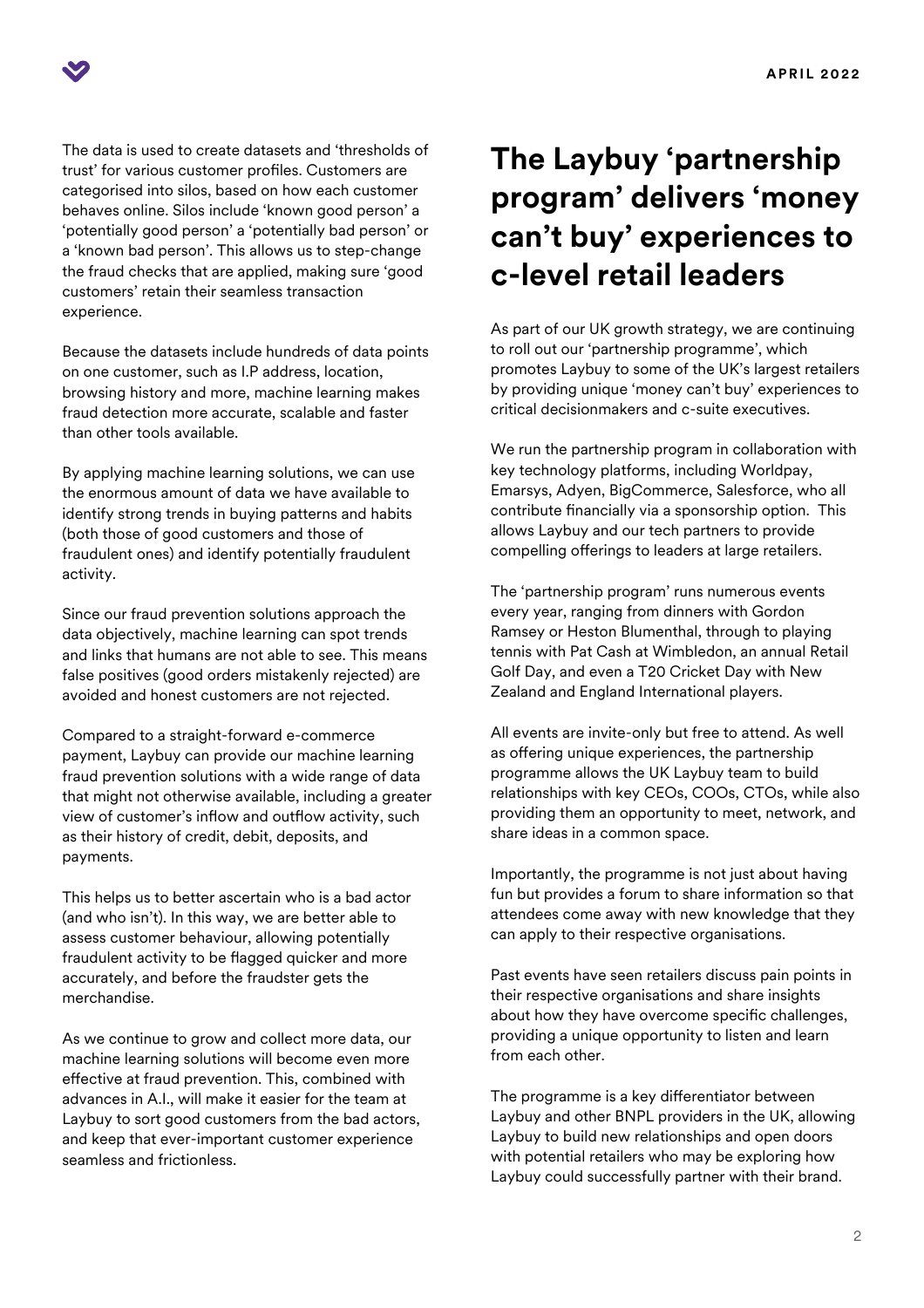With market penetration of BNPL in the UK still in its infancy, but forecast to grow signifcantly, the partnership programme is a key part of our strategy to increase Laybuy's name recognition in the large UK retail market.

The most recent event saw a handpicked selection of c-level retailer leaders – including Gymshark, Ann Summers, Conrad Shop, Gant and Theo Paphitis – attend Gordon Ramsey's Academy, his recently opened invite-only cooking school.

At the event, guests had the opportunity to hone their French and Italian cooking skills, network with others, drink wine, and learn from Gordon's team.

Check out the video [here.](https://www.youtube.com/watch?v=5YuguN6j5Ww)

### **Laybuy strengthens leadership team with appointment of new Chief Operating Officer**

Last month, we were delighted to welcome Phillip Finnegan as our new Chief Operating Officer (COO). Based in Sydney, Phillip is responsible for day-to-day operations in New Zealand, Australia and the United Kingdom.

A payments specialist, Phillip brings signifcant experience and expertise to the Laybuy leadership team, having held senior roles in a range for Fintechs.

Immediately prior to joining Laybuy, Phillip was Managing Director Pacifc at Temonos, a leading banking software company, where he was responsible for accelerating the transformation of fnancial institutions to add tangible value.

His career has also seen him working with some of the world's largest fnancial technology providers, including holding senior roles at ACI, FIS, Clear2Pay and First Data Corporation. He has led teams across the Asia-Pacific region, and has helped a number of start-ups successfully grow into successful companies.

Phillip says that he is excited to be joining Laybuy and believes the company has the opportunity to be a leader in the BNPL sector by helping redefne the relationship between merchants and consumers.

"I've spent most of my working life working in payments with a focus on credit cards, which are really an artefact of the 1960s. But BNPL is drastically changing the payments landscape because it is removing a number of intermediaries and simplifying the transaction. This is bringing the merchant closer to the consumer," says Phillip.

"By helping facilitate this change in relationship, Laybuy has the unique opportunity to increase its value proposition to both merchants and consumers. Not only can we be a trusted partner of the consumer, helping them manage their personal fnances, but we can better support our merchant partners by sharing our unique intelligence and data to help them increase their sales and improve profitably."

Phillip says while the BNPL sector has grown rapidly in recent years, it is also evolving quickly and Laybuy is well positioned to take advantage of this allowing it to distinguish itself from its competitors.

"Laybuy has a unique family-origin story that creates a strong value proposition. Being a family-founded business means being a responsible business. But this is more than just words. In my short time at Laybuy, it is already clear that responsibility is at the core of who we are as a company, which I think distinguishes us from many others in the sector.

"We are committed to genuinely helping make life easier for our customers easier by providing them with a tool to manage their money and escaping high-interest consumer credit. Consumers, especially millennials, expect to have interest-free credit options available at the point of sale and this provides an enormous opportunity to expand."

Phillip says that his priority as COO is to support strong and sustainable growth by developing a stronger customer value proposition that diferentiates Laybuy from both banks and other BNPL providers, positioning it as a premier customer-focussed business.